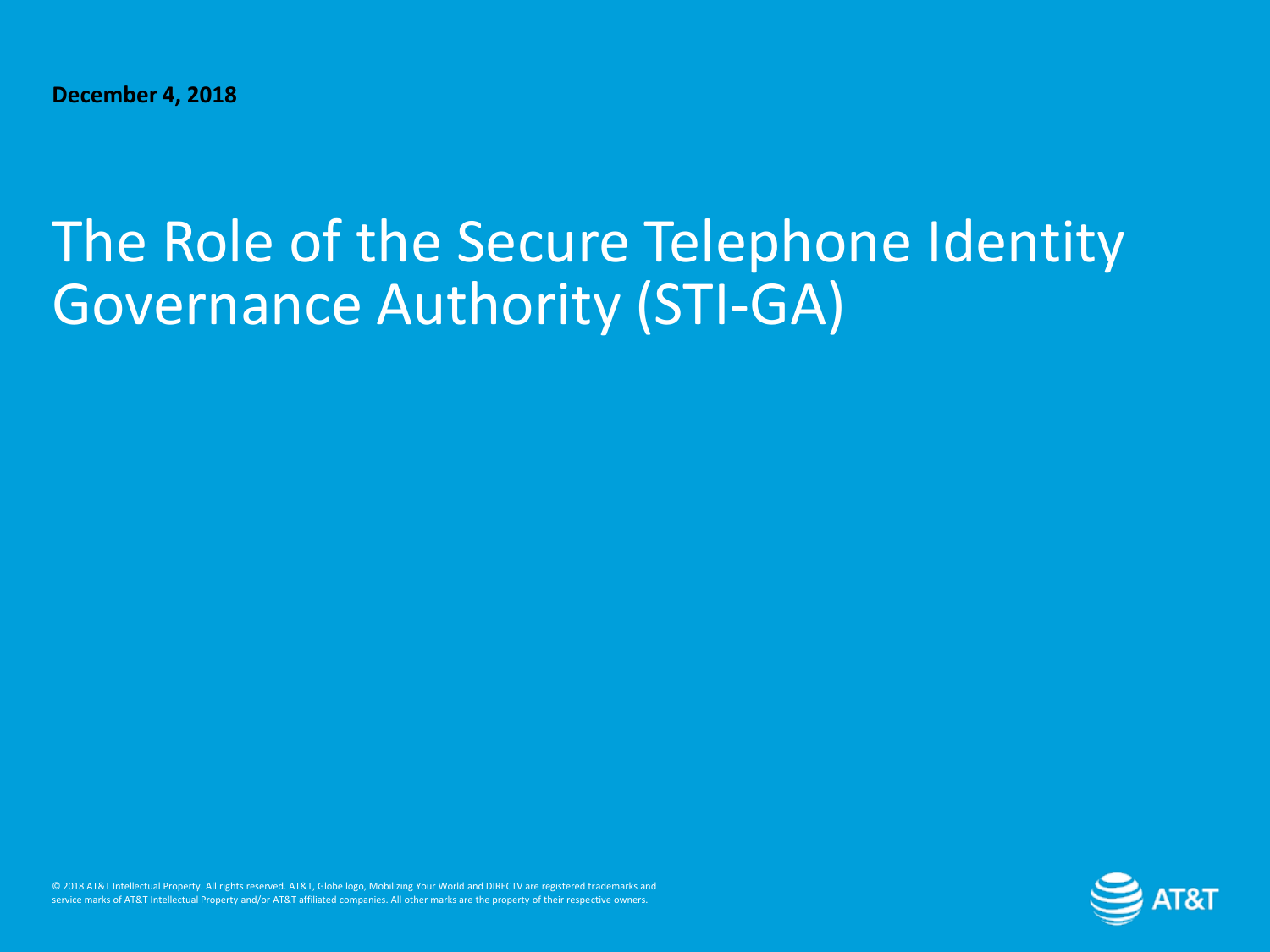#### STI-GA and STI-PA Overview

- The STI-GA ensures the integrity of the issuance, management, security and use of Secure Telephone Identity certificates issued in compliance with the SHAKEN specification.
- The STI-PA applies and enforces the rules as defined by the STI-GA
	- Verifies that a Service Provider (SP) meets the defined criteria for participation in the SHAKEN framework before issuing "Service Provider Code tokens" to the approved SP.
	- Renews the Service Provider Code token as required, after verifying that the SP continues to meet the criteria to participate in the SHAKEN framework. The Service Provider Code token is used for authentication when the SP obtains Secure Telephone Identity (STI) certificates from an approved Secure Telephone Identity Certification Authority (STI-CA).
	- Approves STI-CAs and verifies that the STI-CA meets all requirements of its Certification Practice Statement to assess compliance with the Certificate Policy.
	- Securely maintains a "trusted STI-CA" list and distributes this to all SPs participating in the SHAKEN ecosystem.

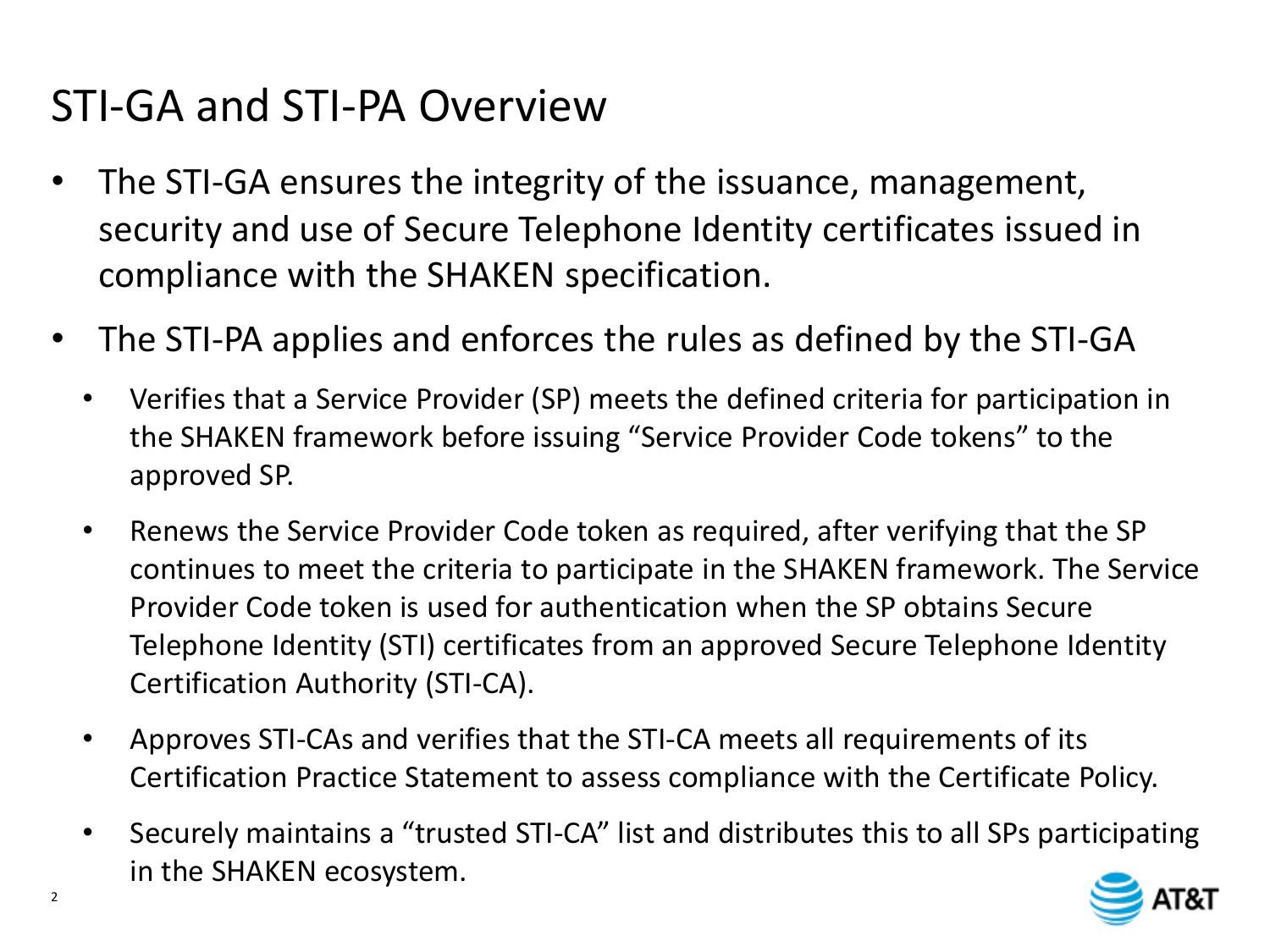## Call Authentication Trust Anchor (CATA) Working Group

- In December 2017 the FCC directed the NANC CATA Working Group to recommend a Governance Authority (GA) structure and timeline.
- On May 3, 2018, the CATA Working Group submitted its recommendation to the FCC
	- The STI-GA should be industry driven.
	- Industry representation should be a broad, multi-stakeholder voluntary representation from the U.S. communications service provider sector.
	- The timeline calls for the PA to be in place one year after the proposal is submitted to the Commission.
	- Service providers capable of signing and validating VoIP calls should implement the standard within one year of the report.

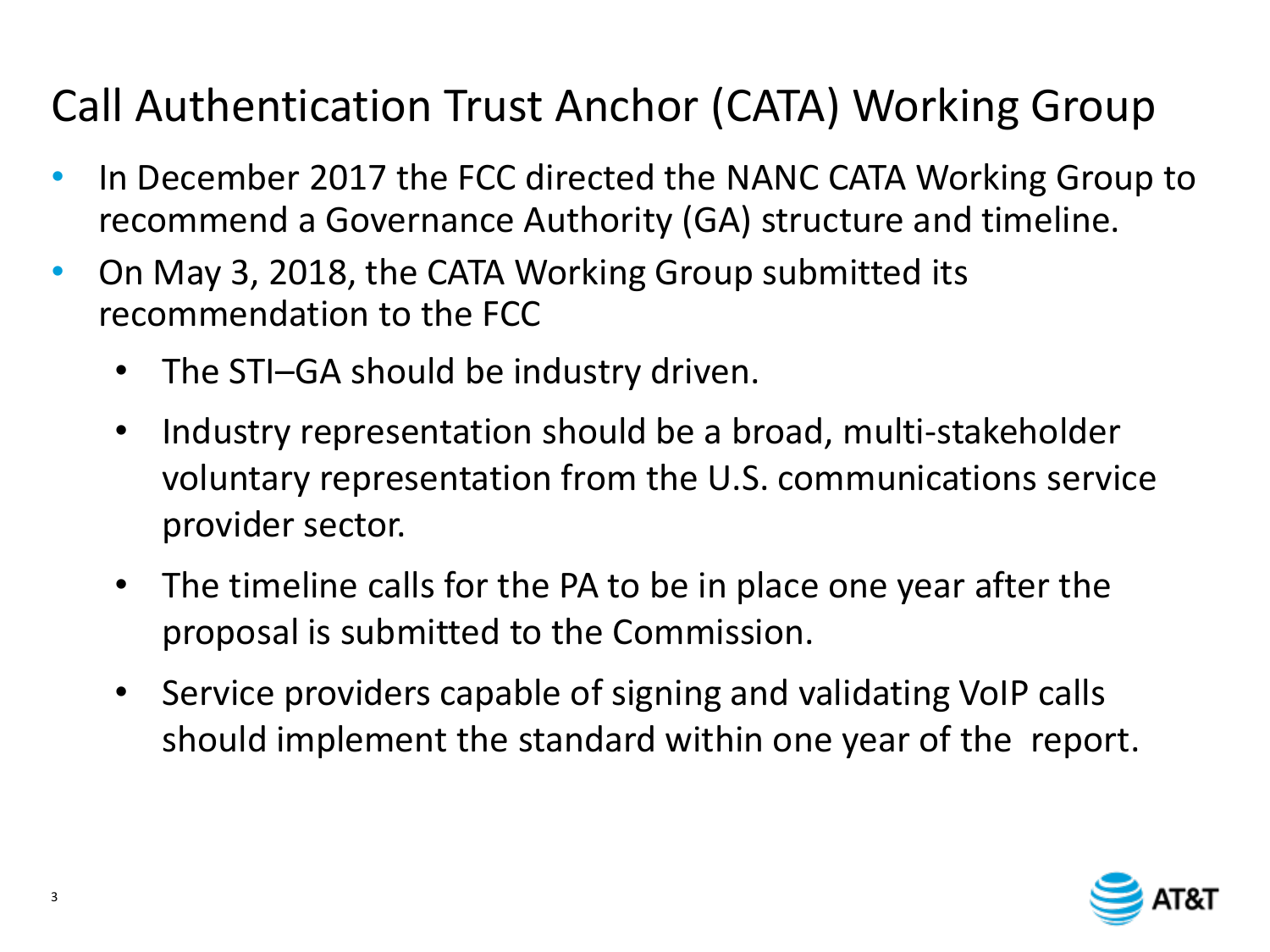#### STI-GA Update

- On May 11, 2018 the Chief of the Wireline Competition Bureau sent a letter to the NANC indicating support for the CATA Working Group Recommendation.
- The industry groups selected ATIS as the GA and identified members for the STI-GA Board.
- The GA was officially launched on September 18, 2018. and quickly went to work developing an RFP for the Policy Administrator (PA).
- The RFP was issued on November 14, 2018.

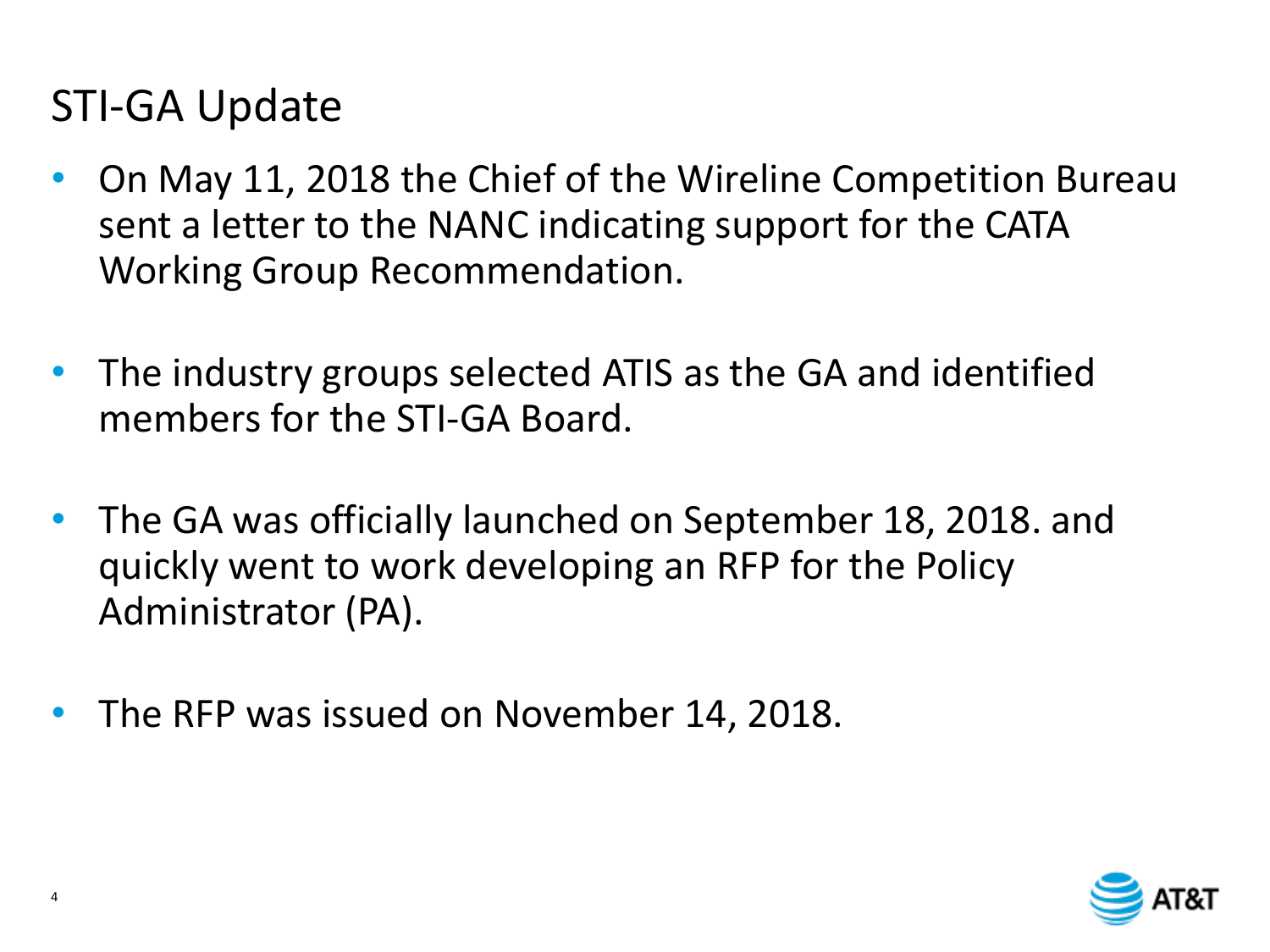Overview of the RFP

- The Secure Telephone Identity Policy Administrator RFP is broken into three sections:
	- The RFP addresses testing, security, service level and other requirements, as well as pricing and contract terms;
	- The Respondent Qualification describes the criteria that must be satisfied by each prospective Respondent; and
		- This includes the Respondent's proposal, information about the Respondent's organizational structure, past performance, financial responsibility and stability, and acceptance of key business terms.
	- The Technical Requirements Document (TRD) describes the technical requirements for a proposal and the STI-PA's required obligations.
		- It is based on the latest ATIS SHAKEN Specifications and other ATIS technical documents (available at<http://www.atis.org/sti-ga/resources/>) as well as other reference documents as currently published and made available to the industry.
	- For more information or to view the RFP, please see [http://www.atis.org/sti](http://www.atis.org/sti-ga/rfp/)[ga/rfp/.](http://www.atis.org/sti-ga/rfp/)

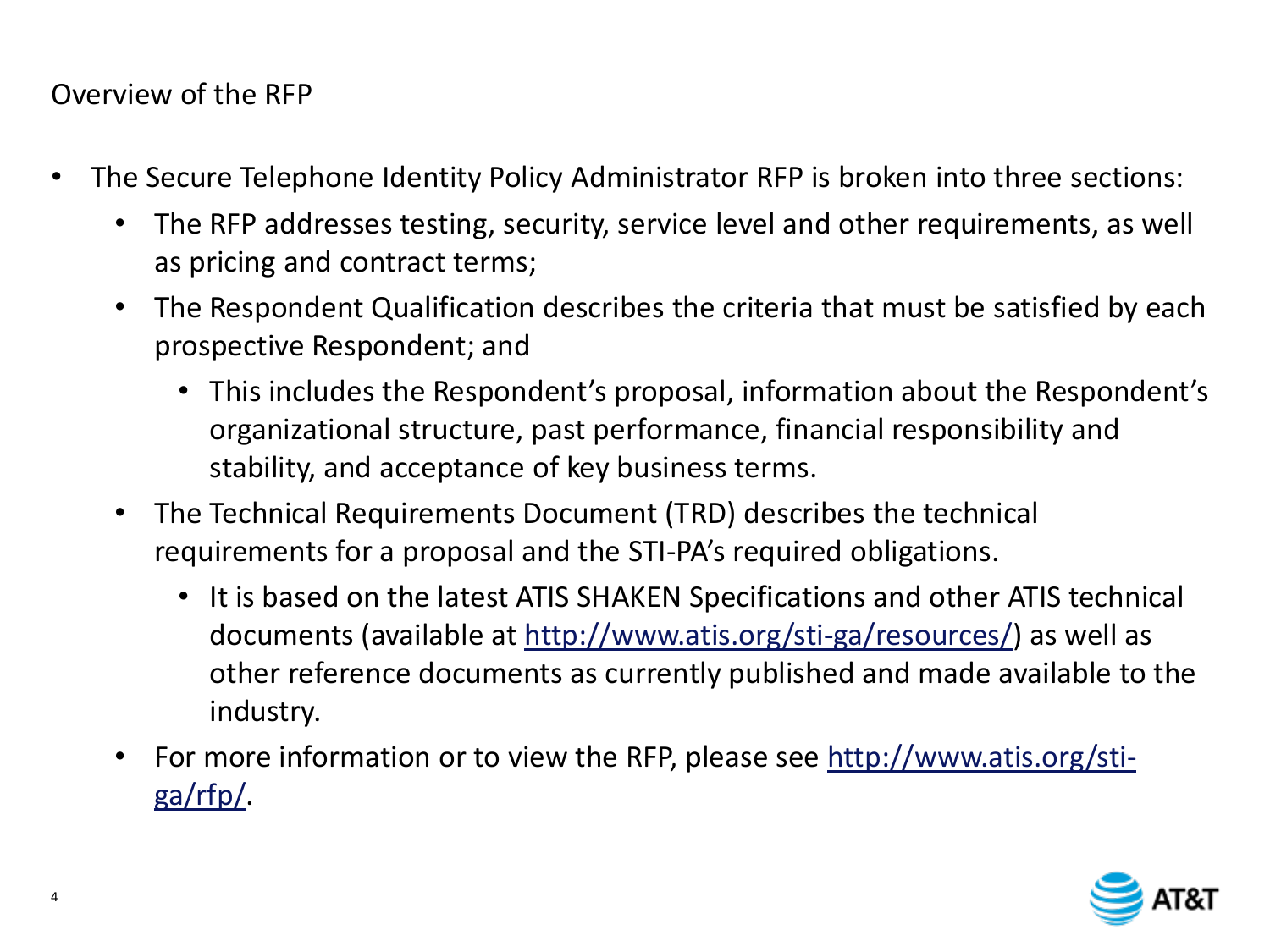#### RFP Timeline

- November 15: RFP issued and posted on STI-GA website
- December 10: Deadline to submit RFP questions
- February 4, 2019: Deadline for bidders to submit proposals
- May 2019: Selection of STI-PA by STI-GA